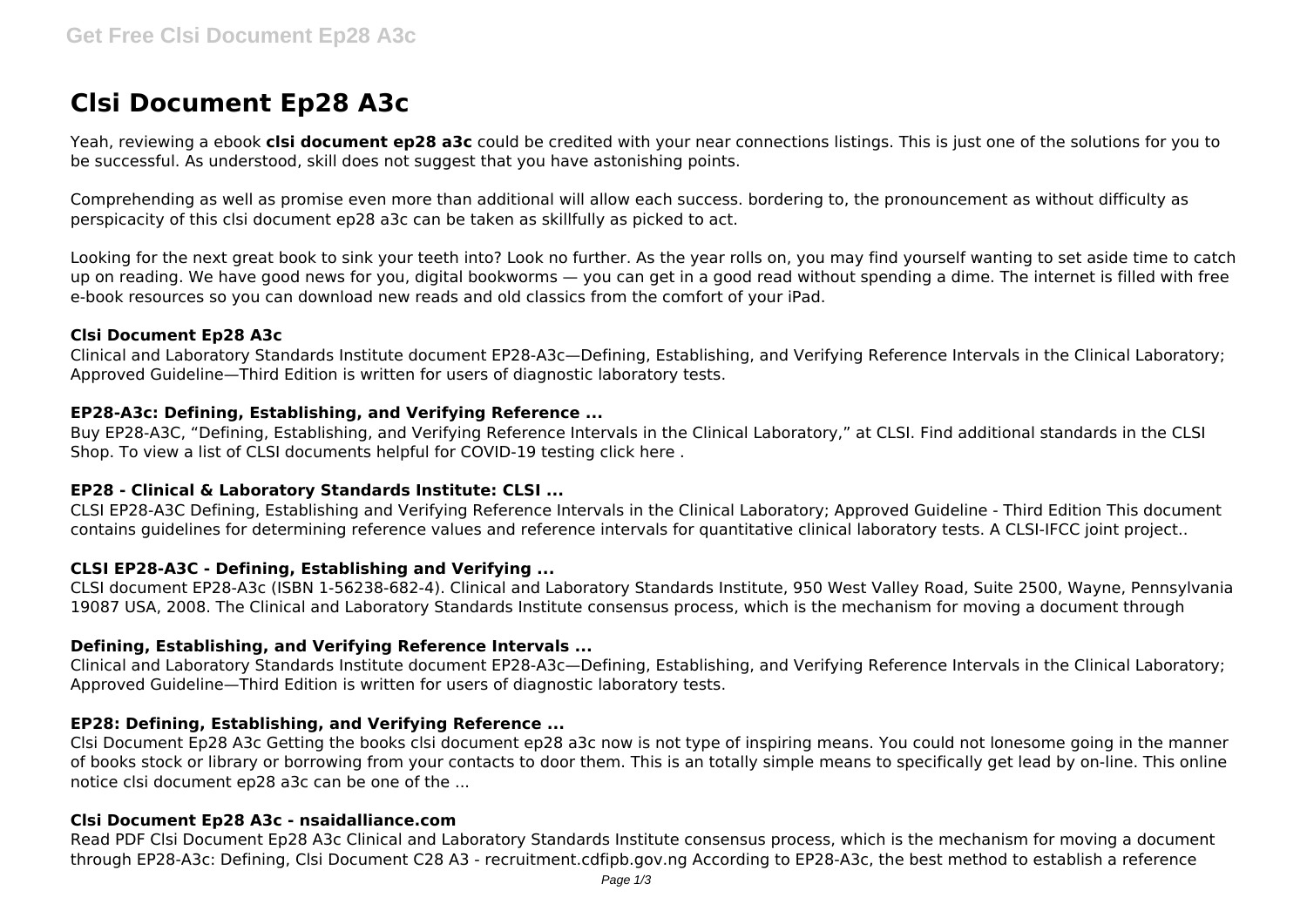interval is to Page 11/26

## **Clsi Document Ep28 A3c - elizabethviktoria.com**

Document Ep28 A3c Clsi Document Ep28 A3c Getting the books clsi document ep28 a3c now is not type of inspiring means. You could not solitary going taking into consideration books collection or library or borrowing from your connections to edit them. This is an very easy means to specifically get lead by on-line.

## **Clsi Document Ep28 A3c - old.chai-khana.org**

PDF Clsi Document C28 A3corrected in October 2010, and the code was revised to EP28-A3c. SAMPLE. EP28: Defining, Establishing, and Verifying Reference... CLSI documents undergo periodic evaluation and modification to keep pace with advancements in technologies, procedures, methods, Page 12/26

## **Clsi Document C28 A3 - rancher.budee.org**

CLSI recognizes the important contributions of laboratory professionals and the health care community and applauds their efforts in the global fight against COVID-19. We've compiled a list of documents that have been identified as helpful for the laboratory community's use during the current pandemic. View List

# **Clinical & Laboratory Standards Institute: CLSI Guidelines**

CLSI documents undergo periodic evaluation and modification to keep pace with advancements in technologies, ... -682-4 Formerly C28-A3c ISSN 0273-3099 Vol. 28 No. 30 ... \* EP28-A3 was corrected in October 2010, and the code was revised to EP28-A3c. SAMPLE. EP28: Defining, Establishing, and Verifying Reference ...

# **Clsi Document C28 A3 - dc-75c7d428c907.tecadmin.net**

Where To Download Clsi Document C28 A3 technologies, ... -682-4 Formerly C28-A3c ISSN 0273-3099 Vol. 28 No. 30... \* EP28-A3 was corrected in October 2010, and the code was revised to EP28-A3c. SAMPLE. EP28: Defining, Establishing, and Verifying Reference ... CLSI documents undergo periodic Page 12/28

#### **Clsi Document C28 A3 - portal-02.theconversionpros.com**

Laboratories (PA) HA3. Procedures for the CLSI C28-A3 PDF CLSI document EP28-A3c (ISBN 1-56238-682-4). Clinical and Laboratory Standards Institute, 950 West Valley Road, Suite 2500, Wayne, Pennsylvania 19087 USA, 2008. The Clinical and Laboratory Standards Institute consensus process, which is the mechanism for moving a document through EP28-A3c: Defining,

# **Clsi Document C28 A3 - recruitment.cdfipb.gov.ng**

According to EP28-A3c, the best method to establish a reference interval is to collect samples from a sufficient number of qualified, reference individuals to yield a minimum of 120 samples for analysis for each partition (e.g., sex and age range).

# **Establishment and Verification of Sex- and Age-Specific ...**

Statistical analysis All calculations to determine reference inter- vals were based on the CLSI guidelines (former National Council of Clinical Laboratory Services) document EP28-A3C (5). Differences between genders were evaluated using the Harris and Boyd criteria as suggested by CLSI (10).